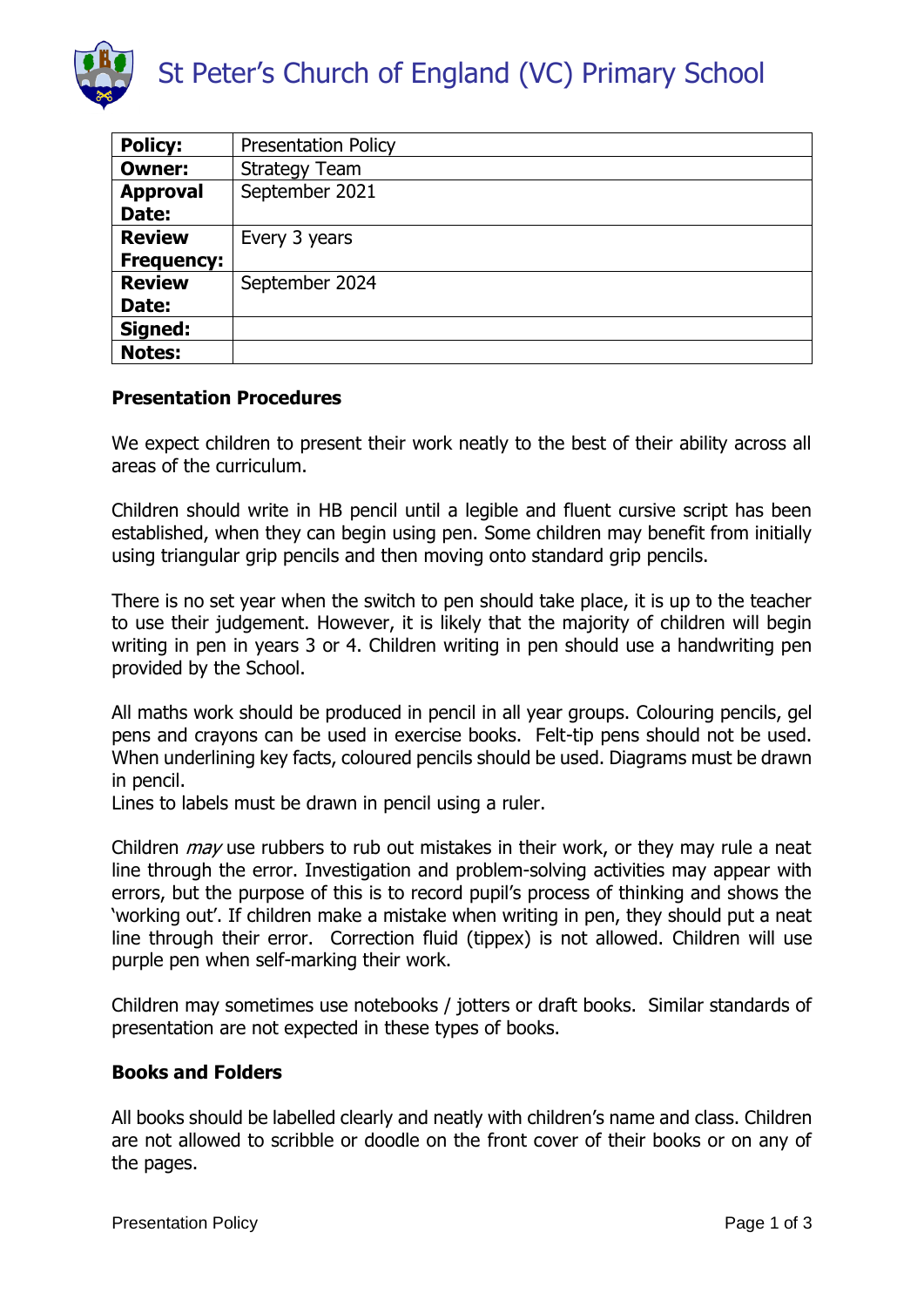

Where sheets are stuck into exercise books staff should make sure that this are trimmed beforehand to an appropriate size or folded and then glued in. This will ensure that edges do not stick out of the sides of books and books look tidy and well maintained.

# **Dates and Titles**

All work must be dated from Year 2 upwards. Some examples of work produced by children in the Foundation Stage will also be dated where appropriate.

#### **Mathematics**

In maths a short date should be put at the start of a piece of work. The teacher should insist on a neat presentation of work. Depending on the size of the squared paper being used, this may involve leaving a line between the date and any title/WALT.

#### Remaining Written Subjects

In written work a long date should be written at the start of a piece of work by the majority of children from Year 2 upwards. Children in Year 2 will generally start to use the long date from term 6. However, in all cases, this is at the discretion of the teacher. We recognise that this will not be appropriate for all children, for example those with additional educational needs. For younger children or those who require additional support, the teacher or teaching assistant might date the piece of work.

When a title is to be written, the children will miss a line between the date and the title, and another line between the title and commencing their work. If a WALT is to written in place of a title, the same process should apply with a line left between it and the date. For younger children or those who require additional support, the teacher or teaching assistant might date the piece of work.

The majority of work from Year 3 upwards should have a title relating to the learning objective.

All dates and titles from Year 3 upwards should be underlined with a ruler in pencil. Children should rule off in pencil before starting a new piece of work, so a new page does not need to be started for each new piece of work.

## **Handwriting**

Cursive handwriting is taught throughout all year groups. Additional support is provided for those children who require it. Children are encouraged to form letters clearly and to write to the best of their ability in all subjects. Staff should model handwriting when writing in children's books and on the interactive whiteboard. The neatness and presentation of teachers' writing should serve as an example to the children.

## **Monitoring and Policy Review**

Standards of presentation will be monitored by the Senior Management Team as part of the schools monitoring timetable. Feedback is provided to staff.